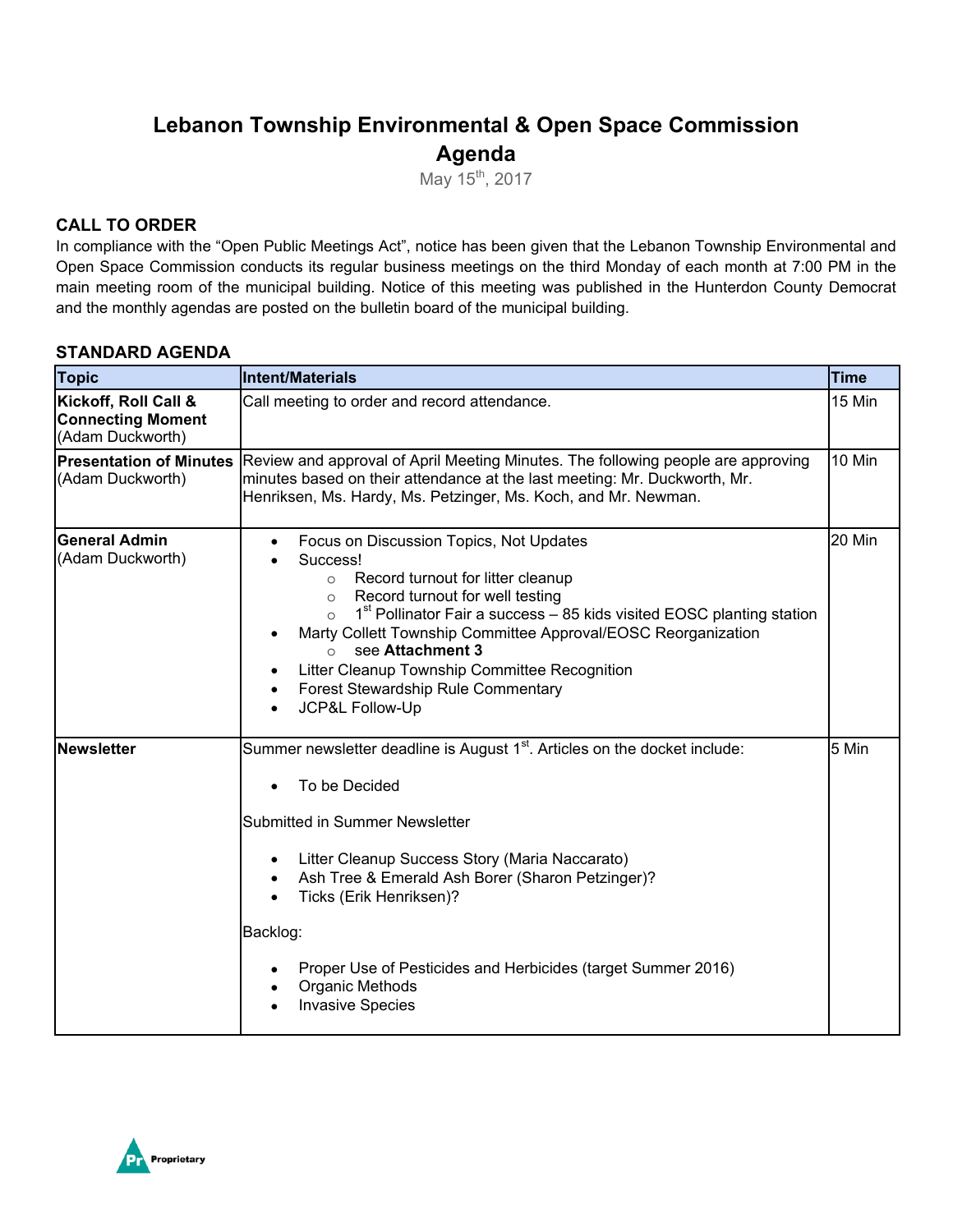| <b>Topic</b>            | <b>Intent/Materials</b>                                                                                                                                                                                                                                                                                                                                                                                                                                                 | <b>Time</b> |
|-------------------------|-------------------------------------------------------------------------------------------------------------------------------------------------------------------------------------------------------------------------------------------------------------------------------------------------------------------------------------------------------------------------------------------------------------------------------------------------------------------------|-------------|
| <b>Reports</b>          | Provide updates on the following standard topics below; see pre-submitted updates<br>in Attachment 1.                                                                                                                                                                                                                                                                                                                                                                   | 15 Min      |
|                         | EOSC Budget (Duckworth)<br>$\bullet$<br>Planning Board (Duckworth)<br>Highlands Act (Duckworth)<br>$\bullet$<br>Musconetcong Watershed Association (Henriksen)                                                                                                                                                                                                                                                                                                          |             |
|                         | Raritan Headwaters Association (Lawler)<br>Sustainable Jersey (Duckworth)<br>$\bullet$                                                                                                                                                                                                                                                                                                                                                                                  |             |
| Correspondence          | Acknowledge and share any formal correspondence received by EOSC chair or<br>informal correspondence received by EOSC members.                                                                                                                                                                                                                                                                                                                                          | 5 Min       |
|                         | Office of the Hunterdon County Engineer - Notification of Public Hearing for<br>Point Mountain Bridge Replacement (received March, 2017)                                                                                                                                                                                                                                                                                                                                |             |
| <b>Focus Topics</b>     | A select set of topics that require deeper discussion.<br>Ash Tree Assessment<br>Lebanon Township Map<br>$\bullet$<br>Open Space Plan Update<br>$\bullet$<br><b>NJWSA Property Agreement Status</b><br>Goracy Experiment (including bird survey)<br>$\bullet$                                                                                                                                                                                                           | 20 Min      |
| <b>Program Review</b>   | Program Leads to provide brief status report and overview on next steps for active<br>programs. Pre-submitted updates are requested prior to the meeting and included as<br>part of the agenda to help ensure a timely meeting; see Attachment 2.<br>Litter Cleanup (Naccarato)<br>Well Testing (Koch)                                                                                                                                                                  | 20 Min      |
| <b>Portfolio Review</b> | Project Leads to provide brief status report and overview on next steps for active<br>projects. Pre-submitted updates are requested prior to the meeting and included as<br>part of the agenda to help ensure a timely meeting; see Attachment 2.<br>NJ Water Supply Property Agreement Refresh (Mickley)<br>Open Space and Preserved Property Mapping (Duckworth)<br><b>Bunnvale Grant (Hardy)</b><br>$\bullet$<br>Goracy Trail (Hardy)<br>Recycling Actions (Mickley) |             |

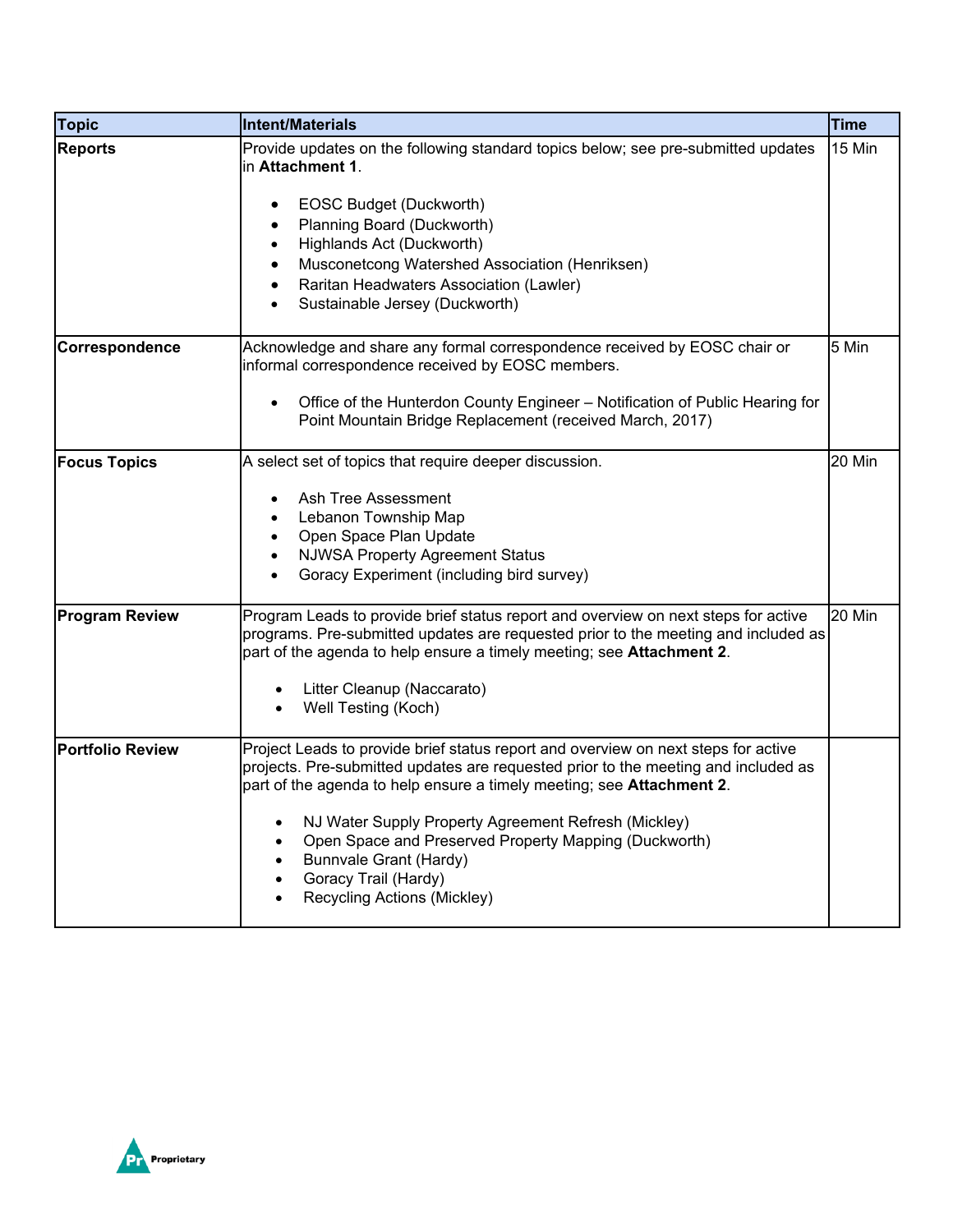# **Attachment 1 – Reports: Pre-submitted Updates**

#### **EOSC Budget (Duckworth)**

As per Duckworth on 15-May-2017, a reimbursement request will be submitted for \$172.15 for various costs associated with the litter cleanup, bee fair planting activity and the subscription fee for the online mapping tool.

#### **Planning Board (Duckworth)**

No update submitted prior to the meeting.

#### **Highlands Act (Duckworth)**

No update submitted prior to the meeting.

#### **Musconetcong Watershed Association (Henriksen)**

As per Mr. Henriksen on 15-May-2017, for the Musconetcong River Management Council (MRMC), the next meeting of the Musconetcong River Management Council is on June 20, 2017 at the Allamuchy Municipal Building, all are welcome.

For MWA, we met with the Executive Director of the Eastern Environmental Law Center and will use them when the need arises to ensure all due consideration is given to environmental aspects of the proposed Hampton development. Also, the sediment analysis behind the Warren Glen Dam is under way.

#### **Raritan Headwaters Association (Lawler)**

No update submitted prior to the meeting.

#### **Sustainable Jersey (Duckworth)**

No update submitted prior to the meeting.

# **Attachment 2 – Projects: Pre-submitted Updates**

#### **Open Space and Preserved Property Mapping**

As per Mr. Duckworth on 15-May-2017, no work has been done on this mapping activity since the last meeting due to multiple programs in progress – litter cleanup, well testing and the pollinator fair. This mapping activity will become a focus again now that these programs are completed. Existing data that EOSC has must be verified against data that Mary Mastro has organized regarding open space and preserved farmland.

#### **Bunnvale Grant**

As per Ms. Hardy on 13-May-2017, on May 3, 2017, the Lebanon Township Committee voted to approve the Professional Service Appointment of Chris L. Mikolajczyk, CLM of Princeton Hydro for Professional Environmental Consulting Services for 2017, per Resolution No. 51-2017. Chris will prepare and submit on our behalf the 2017 Water Quality Restoration Grants for Nonpoint Source Pollution for a proposed rain garden to address the pooling of water at the Bunnvale Library. In addition, the Committee approved providing a Letter of Support signed by Mayor Marc Laul, to be included in the LT Bunnvale Rain Garden Grant Application to the NJDEP.

Chris submitted the grant application to the NJDEP on Thursday, May 4, 2017. Included in the grant application were 11 updated Letters of Support that had been previously submitted with the 2016 grant application. Below, is a link that Chris provided that will allow us to view/download the full application:

https://drive.google.com/file/d/0B5BAni6avHOQLVZHa3R2a2owdWc/view?usp=sharing

Note, as in 2016 & 2017, if we need to reapply for a rain garden grant in 2018, the following documents

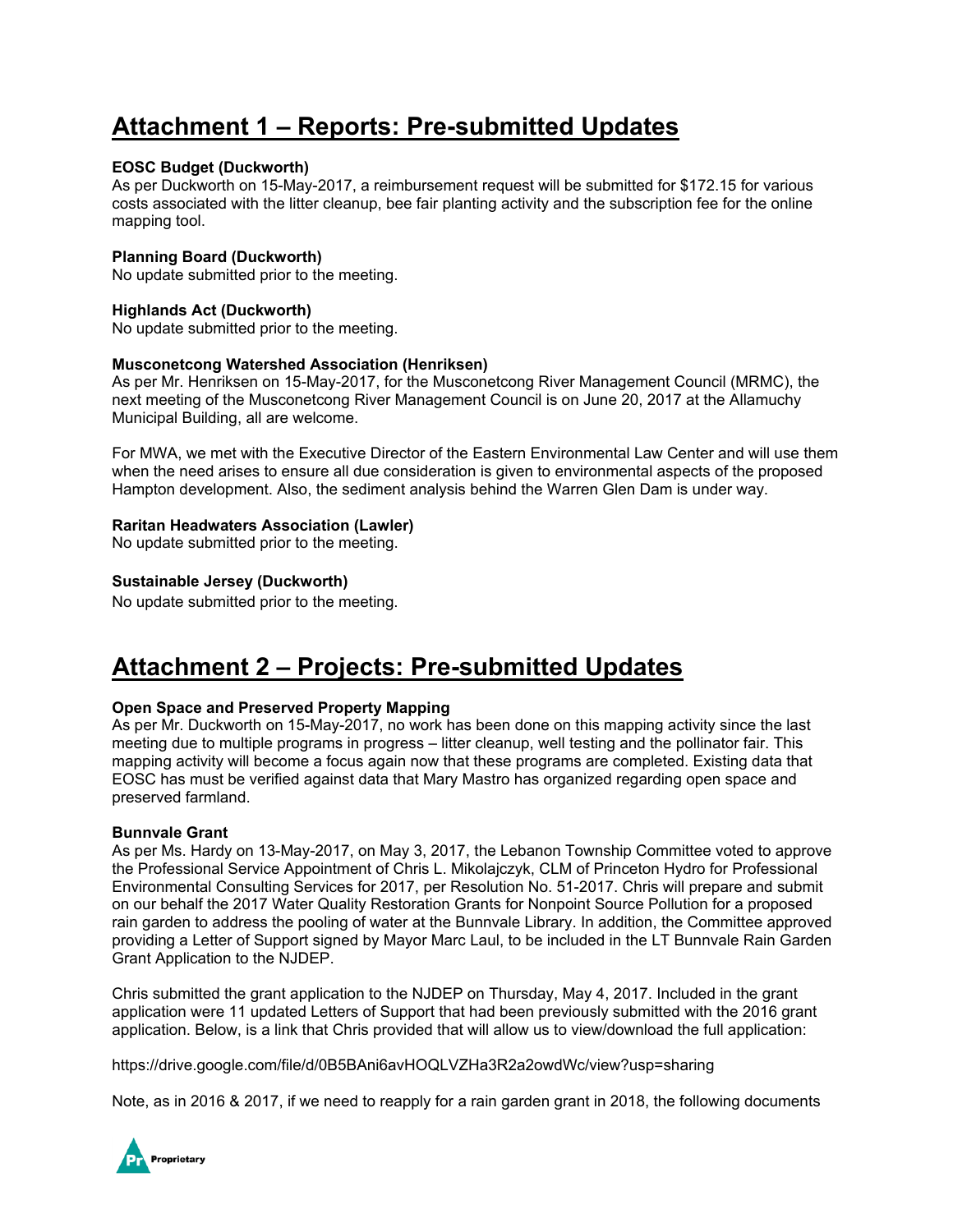need to be provided to the Township Committee for review prior to a vote on the resolution for a Professional Service Appointment & vote on providing a Letter of Support:

The proposed grant application consultant needs to provide "Pay to Play" documents to the Township Clerk which will then be forwarded to the Committee members for their review on the Friday before a regularly scheduled Township meeting. Pay to Play documents should include:

- 1) a Professional Services Proposal,
- 2) a Consulting Service Agreement,
- 3) a current Rate Schedule, and
- 4) Terms and Conditions.

Per the RFP, funding recommendations & notifications will occur "on or about June 3, 2017."

The link below is to access the NJDEP 2017 RFP:

http://www.state.nj.us/dep/wms/bears/docs/nps\_grant\_rfp\_2017.pdf

#### **Goracy Trail**

As per Ms. Hardy on 13-May-2017, Ms. Hardy has not yet heard back from the landowner Vi Giaquinto regarding her review of the proposed Purchase Contract, so a follow up phone call to Vi will be made.

#### **Recycling Actions**

No update submitted prior to the meeting.

#### **NJ Water Supply Property Agreement Refresh**

No update submitted prior to the meeting.

#### **Well Testing**

As per Ms. Koch on 14-May-2017, this was a very good year for the well test program. We had a nearly 50% increase in participation! 87 basic kits were sold and 81 were returned. Mara Tippet, the RHA representative, will follow up on the non-returns to see if they want to drop off their samples in Flemington or Bedminster. One big help was Marra having a PayPal credit card system, which worked very well, thanks to the Verizon tower behind the municipal building.

Next year we will need more help as Nancy wants to hand this project over to me. Someone with some chemistry or biology knowledge would be good. My last chem class was in 1968. We get lots of questions and some people even brought jars of water on Saturday, thinking we were going to test it there. That bit of misinformation has to be addressed.

The data will be analyzed and we will get a report from RHA. It will enable us to track what areas are vulnerable. Several people expressed concern about arsenic in the Buffalo Hollow neighborhood. We will see who comes back with positive reading there.

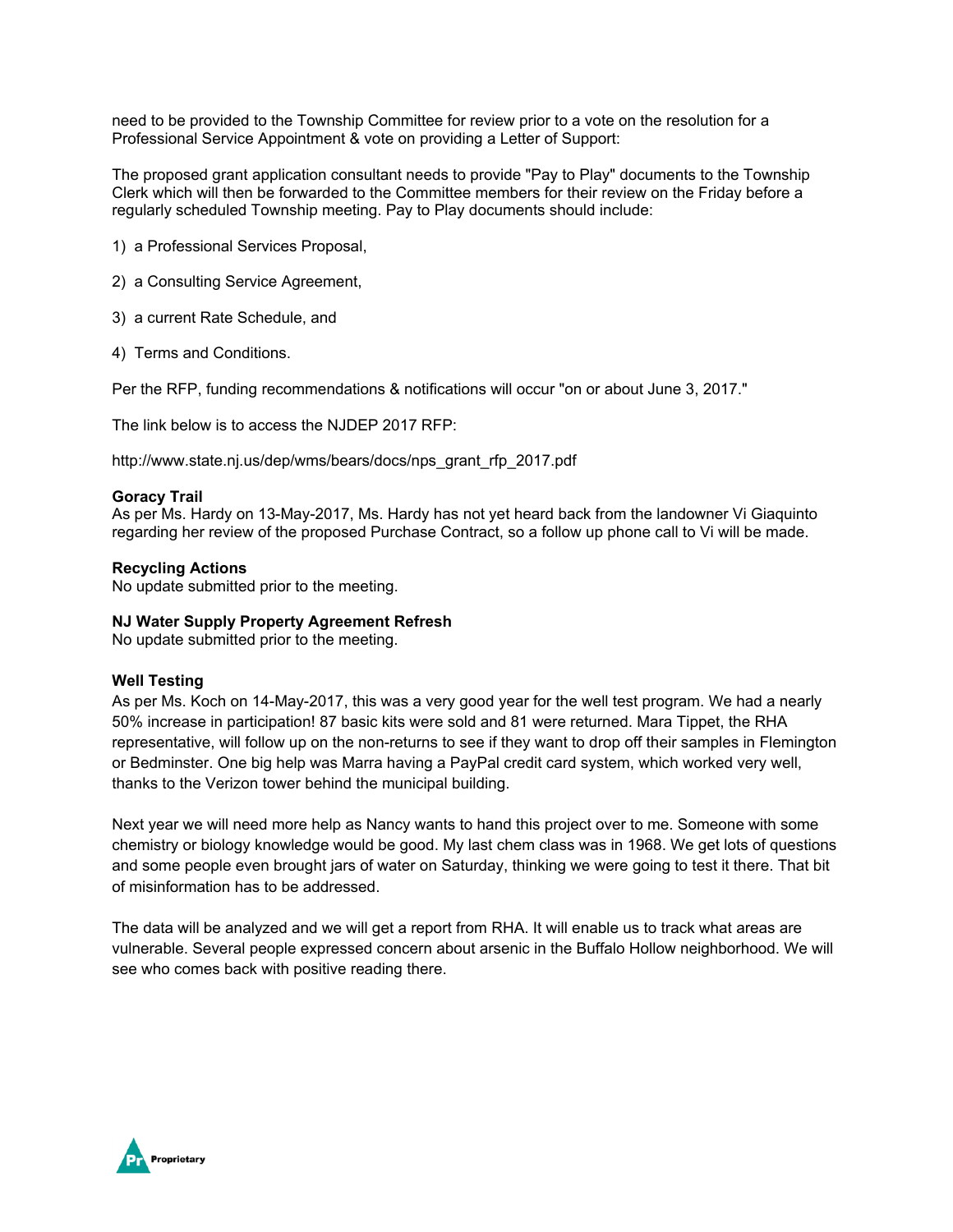# **Attachment 3 – Proposed EOSC Organizational Change**

## Current Membership

| <b>Name</b>         | <b>Role</b>                   | <b>Term</b> |
|---------------------|-------------------------------|-------------|
| Adam Duckworth      | Chair, Planning Board Liaison | 3-yr. 2017  |
| Sharon Petzinger    | Member                        | 3-yr. 2019  |
| Warren Newman       | Member                        | 3-yr. 2019  |
| Nancy Lawler        | Member                        | 3-yr. 2018  |
| Erik Henriksen      | Member                        | 3-yr. 2017  |
| Deb Goodsite        | Member                        | 3-yr. 2018  |
| <b>Adam Mickley</b> | Member                        | 3-yr. 2017  |
| Sharon Hardy        | Alternate 1                   | 3-yr. 2017  |
| Kathryn Koch        | Alternate 2                   | 3-yr. 2018  |

## Proposed Membership

| <b>Name</b>          | <b>Role</b>                   | <b>Term</b> |
|----------------------|-------------------------------|-------------|
| Adam Duckworth       | Chair, Planning Board Liaison | 3-yr. 2017  |
| Sharon Petzinger     | Member                        | 3-yr. 2019  |
| Warren Newman        | Member                        | 3-yr. 2019  |
| Nancy Lawler         | Member                        | 3-yr. 2018  |
| Erik Henriksen       | Member                        | 3-yr. 2017  |
| <b>Sharon Hardy</b>  | Member                        | 3-yr. 2018  |
| Adam Mickley         | Member                        | 3-yr. 2017  |
| <b>Kathryn Koch</b>  | Alternate 1                   | 3-yr. 2017  |
| <b>Marty Collett</b> | Alternate 2                   | 3-yr. 2018  |

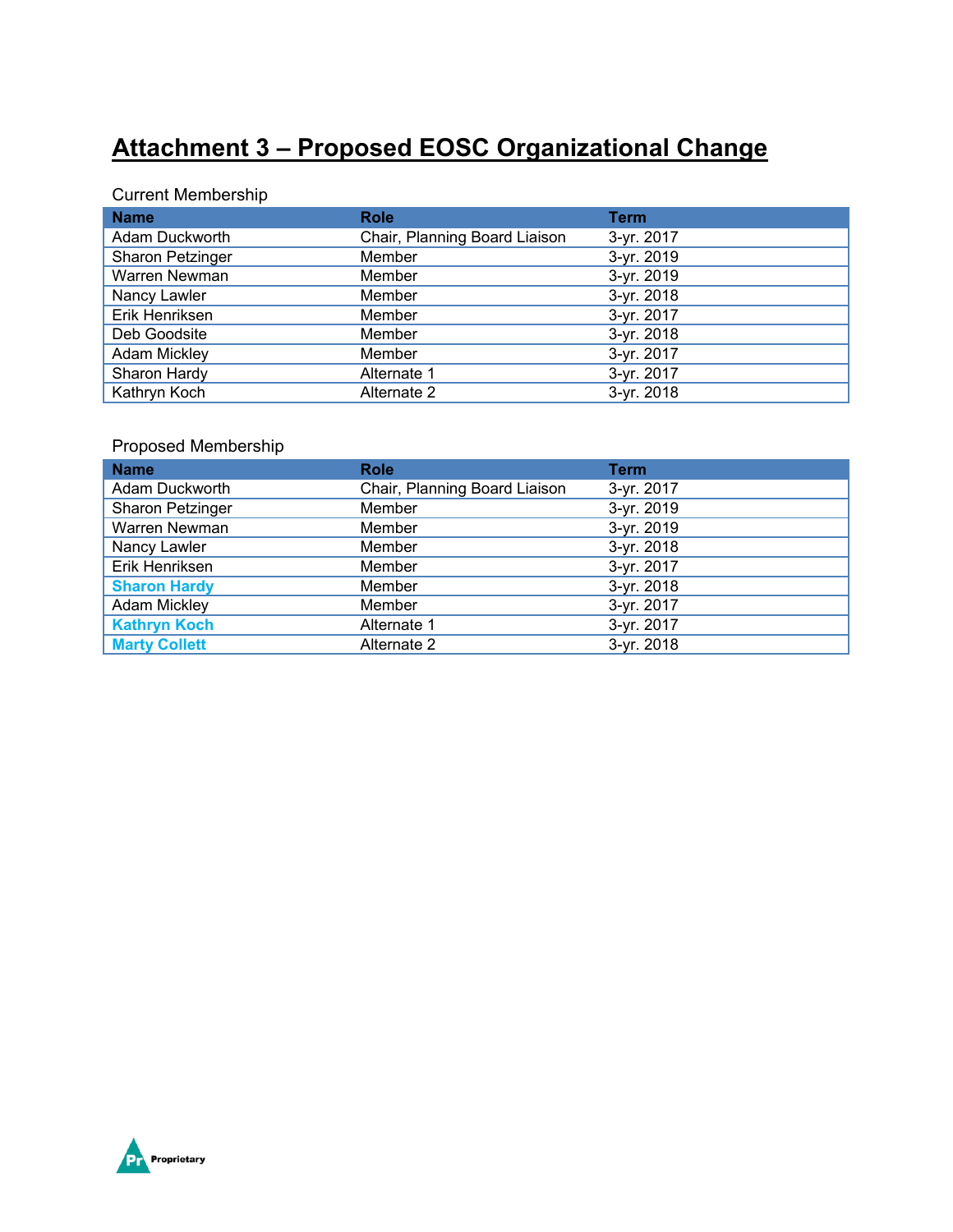## **Lebanon Township Environmental & Open Space Commission Minutes**

May 15<sup>th</sup>, 2017

## **ROLL CALL**

Meeting called to order with a quorum at: 7:04 PM. There were no other audience members in attendance at the start of the meeting but volunteer, Josh Shaffer, arrived shortly after.

| <b>EOSC Member</b>      | <b>Role</b>                      | <b>Attendance</b> |
|-------------------------|----------------------------------|-------------------|
| Adam Duckworth          | Chairman, Planning Board Liaison | Χ                 |
| <b>Sharon Petzinger</b> | Member                           | <b>No</b>         |
| Warren Newman           | Member                           | <b>No</b>         |
| Erik Jan Henriksen      | Member                           | Χ                 |
| Nancy Lawler            | Member                           | <b>No</b>         |
| Deb Goodsite            | Member                           | <b>No</b>         |
| <b>Adam Mickley</b>     | Member                           | Χ                 |
| Sharon Hardy            | Alternate 1                      | X                 |
| <b>Kathy Koch</b>       | Alternate 2                      |                   |

### **STANDARD AGENDA**

| <b>Topic</b>                                                         | <b>Intent/Materials</b>                                                                                                                                                                                                                                                                                                                                            |
|----------------------------------------------------------------------|--------------------------------------------------------------------------------------------------------------------------------------------------------------------------------------------------------------------------------------------------------------------------------------------------------------------------------------------------------------------|
| Kickoff, Roll Call &<br><b>Connecting Moment</b><br>(Adam Duckworth) | Call meeting to order and record attendance.                                                                                                                                                                                                                                                                                                                       |
| (Adam Duckworth)                                                     | <b>Presentation of Minutes</b> Review and approval of April Meeting Minutes. The following people are approving minutes<br>based on their attendance at the last meeting: Mr. Duckworth, Mr. Henriksen, Ms. Hardy, Ms.<br>Petzinger, Ms. Koch, and Mr. Newman.<br><b>Minutes:</b> Mr. Duckworth asked for a motion to approve April Meeting Minutes. Mr. Henriksen |
|                                                                      | made the motion, Ms. Hardy seconded and unanimously approved.                                                                                                                                                                                                                                                                                                      |

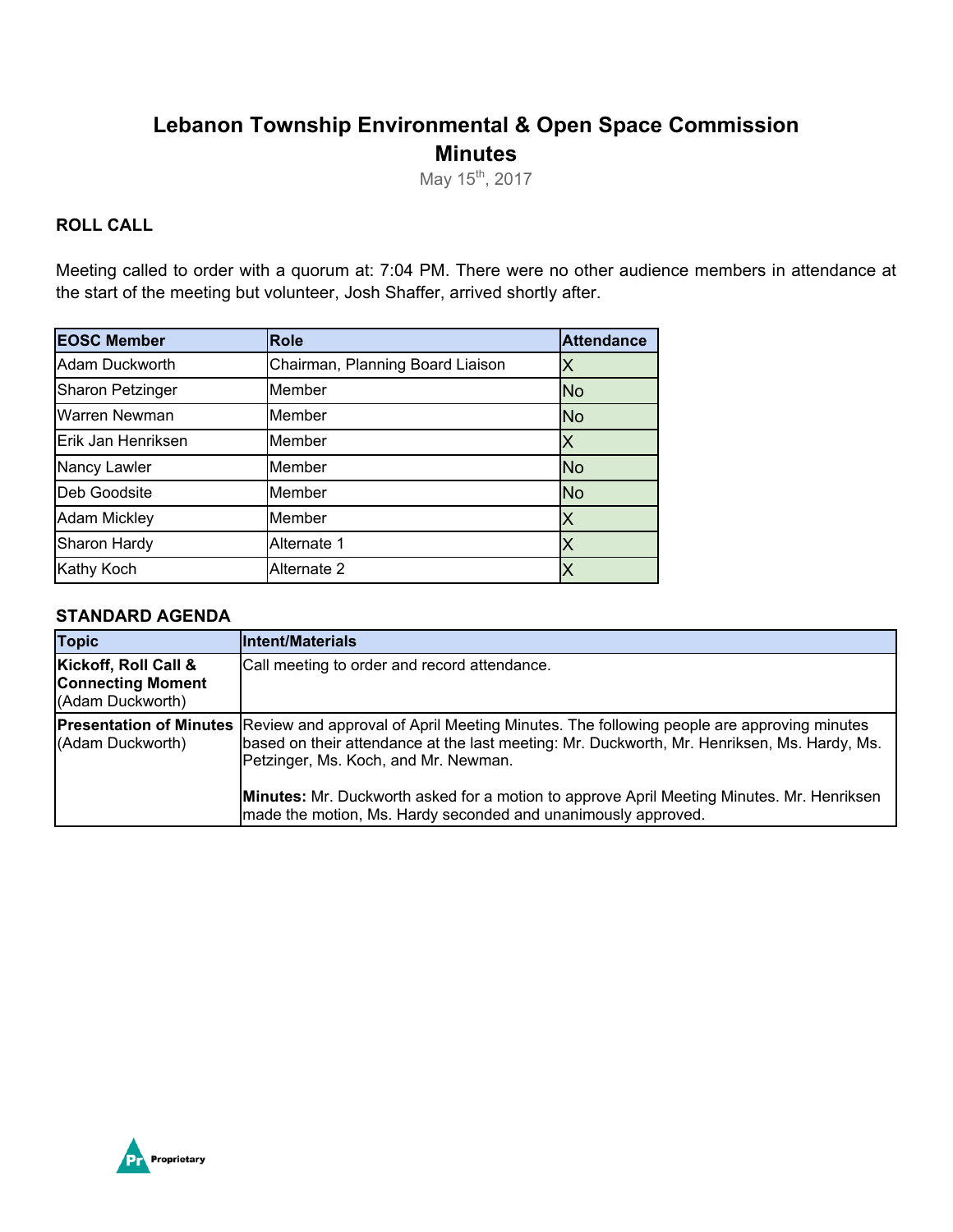| <b>Topic</b>                             | Intent/Materials                                                                                                                                                                                                                                                                                                                                                                                                                                                                                                                                                                                                                                                                                                            |
|------------------------------------------|-----------------------------------------------------------------------------------------------------------------------------------------------------------------------------------------------------------------------------------------------------------------------------------------------------------------------------------------------------------------------------------------------------------------------------------------------------------------------------------------------------------------------------------------------------------------------------------------------------------------------------------------------------------------------------------------------------------------------------|
| <b>General Admin</b><br>(Adam Duckworth) | Focus on Discussion Topics, Not Updates<br>$\bullet$<br>Success!<br>$\bullet$<br>o Record turnout for litter cleanup<br>Record turnout for well testing<br>$\circ$<br>1 <sup>st</sup> Pollinator Fair a success - 85 kids visited EOSC planting station<br>$\circ$<br>Marty Collett Township Committee Approval/EOSC Reorganization<br>$\bullet$<br>see Attachment 3<br>$\circ$<br>Litter Cleanup Township Committee Recognition<br>$\bullet$<br>Forest Stewardship Rule Commentary<br>$\bullet$<br>JCP&L Follow-Up<br><b>Minutes:</b> Mr. Duckworth stated that he would try to focus the team's energy on discussion                                                                                                      |
|                                          | topics rather than just giving updates from past event so as to ensure a timely meeting. He<br>briefly highlighted recent successes with the litter cleanup, well testing and the EOSC<br>planting station at the Recreation Committee's Bee Fair, thanking all the volunteers who<br>helped make those events a success.                                                                                                                                                                                                                                                                                                                                                                                                   |
|                                          | Mr. Henriksen stated that it would have been great to show an active hive under glass at<br>the bee fair and to consider this for next year.                                                                                                                                                                                                                                                                                                                                                                                                                                                                                                                                                                                |
|                                          | Mr. Duckworth reminded the team that Marty Collett was approved to join EOSC at the<br>last meeting but stated Ms. Hardy had suggested we take this opportunity to allow for<br>existing members to move up in membership status. Mr. Duckworth referenced<br>Attachment 3, which shows Ms. Hardy moving from Alternate 1 to full member, Ms. Koch<br>moving from Alternate 2 to Alternate 1 and Mr. Collett joining in the Alternate 2 spot. He<br>asked if there were any questions or concerns on this proposal and there were none. He<br>asked for a motion to approve EOSC member reorganization as outlined in Attachment 3.<br>Mr. Mickley made the motion, Mr. Henriksen seconded and it was unanimously approved. |
|                                          | Mr. Duckworth stated the topic of "Forest Stewardship Rule Commentary" would be<br>deferred since Ms. Petzinger was not present.                                                                                                                                                                                                                                                                                                                                                                                                                                                                                                                                                                                            |
|                                          | Mr. Duckworth stated that Mayor Laul had followed up with a JCP&L representative to<br>learn more about their approach to remediating ash trees but had not yet received a<br>response. Ms. Hardy stated that Committeeman Schmidt had spoken to Warren Gabriel,<br>Road Supervisor from Department of Public Works (DPW), and he is aware of the ash tree<br>problem. Mr. Gabriel and DPW have been actively working to remediate trees along the<br>edge of the roads. Ms. Hardy stated that Mr. Gabriel would welcome any additional<br>assessments or direction, such as an assessment of trees in Memorial Park.                                                                                                       |

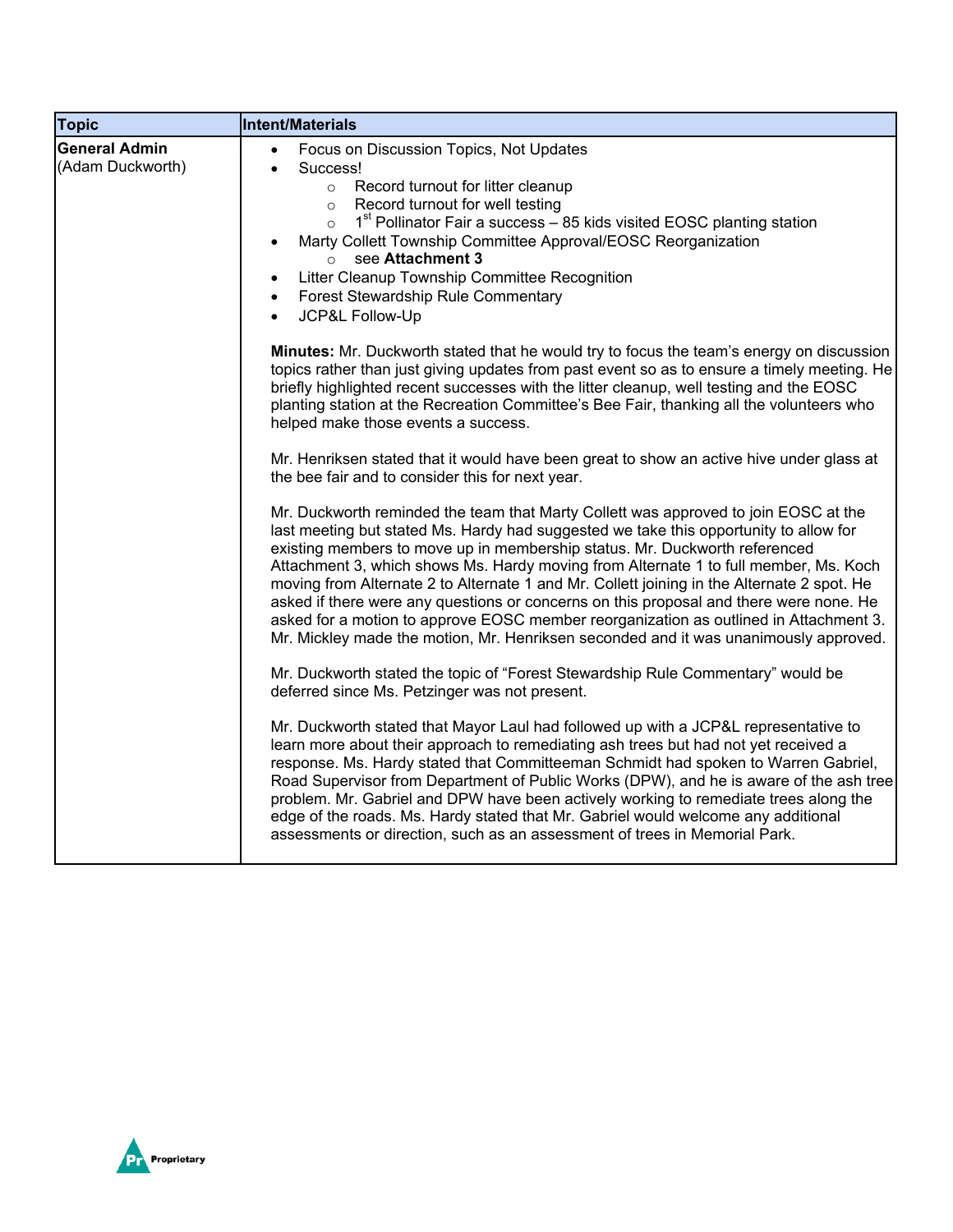| <b>Topic</b>        | <b>Intent/Materials</b>                                                                                                                                                                                                                                                                                                                                                                                                                                                                                                                |
|---------------------|----------------------------------------------------------------------------------------------------------------------------------------------------------------------------------------------------------------------------------------------------------------------------------------------------------------------------------------------------------------------------------------------------------------------------------------------------------------------------------------------------------------------------------------|
| <b>Newsletter</b>   | Summer newsletter deadline is August 1 <sup>st</sup> . Articles on the docket include:                                                                                                                                                                                                                                                                                                                                                                                                                                                 |
|                     | To be Decided                                                                                                                                                                                                                                                                                                                                                                                                                                                                                                                          |
|                     | Submitted in Summer Newsletter                                                                                                                                                                                                                                                                                                                                                                                                                                                                                                         |
|                     | Litter Cleanup Success Story (Maria Naccarato)<br>Ash Tree & Emerald Ash Borer (Sharon Petzinger)?<br>Ticks (Erik Henriksen)?                                                                                                                                                                                                                                                                                                                                                                                                          |
|                     | Backlog:                                                                                                                                                                                                                                                                                                                                                                                                                                                                                                                               |
|                     | Proper Use of Pesticides and Herbicides (target Summer 2016)<br><b>Organic Methods</b><br><b>Invasive Species</b>                                                                                                                                                                                                                                                                                                                                                                                                                      |
|                     | Minutes: Mr. Duckworth stated that the deadline for the Fall Newsletter was August 1 <sup>st</sup> and<br>that some articles were recently submitted for the summer newsletter. He was not sure if Ms.<br>Petzinger submitted the ash tree article and will follow up with her offline. Mr. Henriksen stated<br>he did not submit an article on ticks as intended but will prepare a PDF for the school's virtual<br>backpack and Township Facebook page. Mr. Duckworth agreed to help submit the article for<br>the virtual backpack. |
| <b>Reports</b>      | Provide updates on the following standard topics below; see pre-submitted updates in<br>Attachment 1.                                                                                                                                                                                                                                                                                                                                                                                                                                  |
|                     | EOSC Budget (Duckworth)<br>Planning Board (Duckworth)<br>Highlands Act (Duckworth)<br>Musconetcong Watershed Association (Henriksen)<br>Raritan Headwaters Association (Lawler)<br>$\bullet$<br>Sustainable Jersey (Duckworth)<br>$\bullet$<br>Minutes: Mr. Duckworth stated that a proposed timeline for update of the Open Space and<br>Recreation Plan will be shared by Committeeman Schmidt with the Planning Board tomorrow<br>for discussion. Ms. Hardy stated that while the plan update must be completed by the end of       |
|                     | the year, the timeline for update of the open space priorities and map update is August. The<br>Commission will need to focus on this over the next three meetings to get this completed on a<br>short timeline.                                                                                                                                                                                                                                                                                                                       |
| Correspondence      | Acknowledge and share any formal correspondence received by EOSC chair or informal<br>correspondence received by EOSC members.                                                                                                                                                                                                                                                                                                                                                                                                         |
|                     | Office of the Hunterdon County Engineer - Notification of Public Hearing for Point<br>$\bullet$<br>Mountain Bridge Replacement (received March, 2017)                                                                                                                                                                                                                                                                                                                                                                                  |
|                     | Minutes: Mr. Duckworth stated that he had received the correspondence referenced above in<br>March but forgot to notify the Commission at the April meeting. He asked if anyone received<br>other correspondence. There was none.                                                                                                                                                                                                                                                                                                      |
| <b>Focus Topics</b> | A select set of topics that require deeper discussion.                                                                                                                                                                                                                                                                                                                                                                                                                                                                                 |

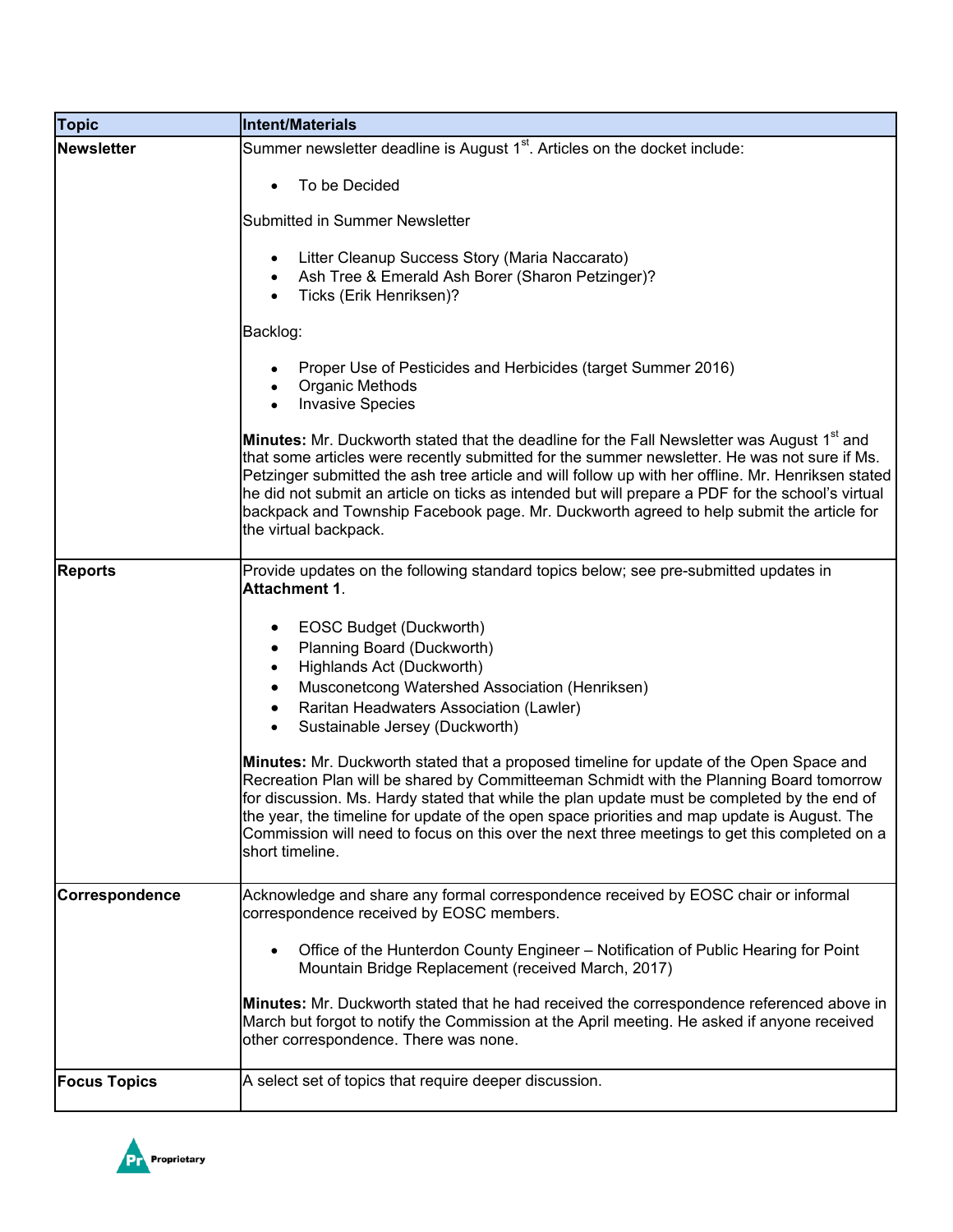| <b>Topic</b> | Intent/Materials                                                                                                                                                                                                                                                                                                                                                                                                                                                                                                                                                                                                                                                                                                                                                                                                                                                                                                                                                                                                                                                                                                                                                                                                                                       |
|--------------|--------------------------------------------------------------------------------------------------------------------------------------------------------------------------------------------------------------------------------------------------------------------------------------------------------------------------------------------------------------------------------------------------------------------------------------------------------------------------------------------------------------------------------------------------------------------------------------------------------------------------------------------------------------------------------------------------------------------------------------------------------------------------------------------------------------------------------------------------------------------------------------------------------------------------------------------------------------------------------------------------------------------------------------------------------------------------------------------------------------------------------------------------------------------------------------------------------------------------------------------------------|
|              | Ash Tree Assessment<br>$\bullet$<br>Lebanon Township Map<br>$\bullet$<br>Open Space and Recreation Plan Update<br>$\bullet$<br><b>NJWSA Property Agreement Status</b><br>$\bullet$<br>Goracy Experiment (including bird survey)                                                                                                                                                                                                                                                                                                                                                                                                                                                                                                                                                                                                                                                                                                                                                                                                                                                                                                                                                                                                                        |
|              | <b>Minutes:</b> The ash tree assessment had been covered in earlier conversations and was not<br>further discussed at this point.                                                                                                                                                                                                                                                                                                                                                                                                                                                                                                                                                                                                                                                                                                                                                                                                                                                                                                                                                                                                                                                                                                                      |
|              | Mr. Duckworth provided content regarding the Township map in that its intent is to build<br>awareness of interesting locations within and around the Township, such as parks and trail. He<br>stated that it is expected Township Committee would be engaged prior to pursuing the effort in<br>earnest but wanted to gather some details in order to have a thoughtful conversation with<br>Township Committee. He asked Mr. Shaffer to share the information about map creation that<br>he had compiled thus far. Mr. Shaffer stated that printing of a tri-fold brochure on 100 lb.<br>glossy paper would be as follows: 250 for \$201, 500 for \$329 or 1000 for \$420. He was unsure<br>what size of paper those prices reflected. He stated he would use a program such as InDesign<br>or something similar to create the digital file and that the software likely has to be purchased.                                                                                                                                                                                                                                                                                                                                                         |
|              | Mr. Duckworth asked the team what other things would be good to highlight on a map in order<br>to get people out and exploring their community. Ms. Koch stated that fishing access would be<br>good to highlight. Mr. Henriksen stated local farm stands would also be good. Ms. Hardy<br>suggested some of the top historic sites and Bunnvale Library. Mr. Duckworth said he would<br>share the Historians' scavenger hunt map with Mr. Shaffer so some of those locations can be<br>included.                                                                                                                                                                                                                                                                                                                                                                                                                                                                                                                                                                                                                                                                                                                                                      |
|              | Mr. Duckworth asked Mr. Mickley about the status of the NJ Water Supply Property<br>Maintenance Agreement. Mr. Mickley stated he had gone back and forth on revisions with<br>Julie Shelly and that Ms. Shelley offered to come to an EOSC meeting for further discussion if<br>the commission desired. Mr. Duckworth asked if Mr. Mickley was satisfied with the responses<br>and if we were at a point where the agreement can be submitted to our attorney for review. Mr.<br>Mickley said yes. Ms. Hardy stated that she will run the proposed agreement by<br>Committeeman Schmidt to get his feedback. Mr. Duckworth asked commission members to<br>review the Q&A that Mr. Mickley had posted on Slack and provide input by the end of the week<br>so it can then be shared with the Township attorney. Ms. Hardy stated the contract would have<br>to be submitted to Karen Sandorse by June 1 <sup>st</sup> . Mr. Duckworth asked for a motion to present<br>the proposed contract to the Township Committee on June $7th$ assuming commission<br>members have not submitted additional feedback by 22-May-2017 that would warrant<br>subsequent discussion. Mr. Henriksen made the motion, seconded by Ms. Koch and<br>unanimously approved. |
|              | Mr. Mickley asked about the Eagle Scout project and Mr. Duckworth stated that Amzie<br>Clawson had sought a project elsewhere as the timeline for the Goracy work would not align<br>with his required timing for an Eagle Scout project.                                                                                                                                                                                                                                                                                                                                                                                                                                                                                                                                                                                                                                                                                                                                                                                                                                                                                                                                                                                                              |
|              | Mr. Duckworth reminded the team that at the last meeting Ms. Petzinger had asked about<br>doing another bird survey this year and where it should be done. Mr. Duckworth stated he had<br>thought about this and had the notion that we should pick a small piece of open space to focus<br>on driving holistic management and sustainability, such as removing invasive species, trail<br>maintenance, sign postings, etc. He suggested the Goracy tract as a test case since it is a<br>small parcel and there will hopefully be trail work needed later this year. He asked the team for<br>their thoughts. Ms. Hardy stated that the Department of Public Works (DPW) can now support<br>trail maintenance activities as they are fully staffed and suggested we come up with a working<br>list of trail maintenance requests for Committeeman Schmidt's review. He can then bring it to                                                                                                                                                                                                                                                                                                                                                           |